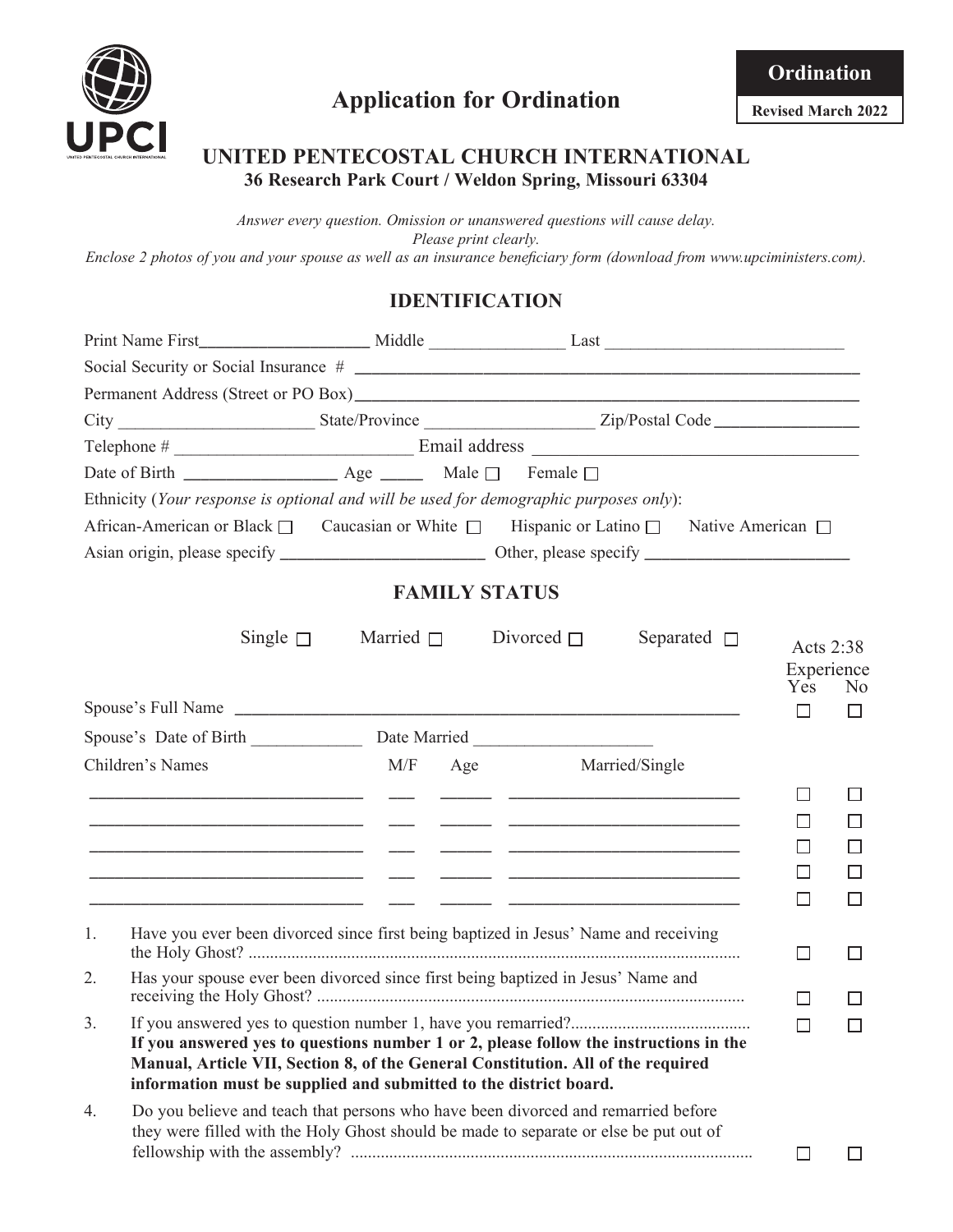# **EDUCATION**

| <b>Type</b> | Level       | <b>Place</b> | <b>Years</b><br>Completed | Year<br><b>Graduated</b> | <b>Type Degree</b> |
|-------------|-------------|--------------|---------------------------|--------------------------|--------------------|
| Secular     | Grade       |              |                           |                          |                    |
|             | High School |              |                           |                          |                    |
|             | College     |              |                           |                          |                    |
|             | College     |              |                           |                          |                    |
|             | College     |              |                           |                          |                    |
|             | College     |              |                           |                          |                    |
| Religious   | College     |              |                           |                          |                    |
| Religious   | College     |              |                           |                          |                    |

5. Fill out education chart below:

6. If you have attended a UPCI endorsed college, please request the "Bible College Report" be sent by certified mail, return receipt requested, from the college to your District Superintendent.

## **MINISTERIAL STATUS**

- 7 Which district approved your application for local license?
- 8. What date were you issued local license by the UPCI?
- 9. Which district approved your application for general license?
- 10. What date were you issued general license by the UPCI? \_\_\_\_\_\_\_\_\_\_\_\_\_\_\_\_\_\_\_\_\_\_\_\_\_\_\_\_\_\_\_\_\_\_\_\_\_\_\_\_
- 11. Why are you applying for ordination at this time?
- 12. What is and what has been your activity in the ministry since having received your general license? Include how long, where, and types of ministry in which you have been involved.

 $\mathcal{L}_\text{max} = \frac{1}{2} \sum_{i=1}^{n} \frac{1}{2} \sum_{i=1}^{n} \frac{1}{2} \sum_{i=1}^{n} \frac{1}{2} \sum_{i=1}^{n} \frac{1}{2} \sum_{i=1}^{n} \frac{1}{2} \sum_{i=1}^{n} \frac{1}{2} \sum_{i=1}^{n} \frac{1}{2} \sum_{i=1}^{n} \frac{1}{2} \sum_{i=1}^{n} \frac{1}{2} \sum_{i=1}^{n} \frac{1}{2} \sum_{i=1}^{n} \frac{1}{2} \sum_{i=1}^{n} \frac{1$  $\mathcal{L}_\mathcal{L} = \mathcal{L}_\mathcal{L} = \mathcal{L}_\mathcal{L} = \mathcal{L}_\mathcal{L} = \mathcal{L}_\mathcal{L} = \mathcal{L}_\mathcal{L} = \mathcal{L}_\mathcal{L} = \mathcal{L}_\mathcal{L} = \mathcal{L}_\mathcal{L} = \mathcal{L}_\mathcal{L} = \mathcal{L}_\mathcal{L} = \mathcal{L}_\mathcal{L} = \mathcal{L}_\mathcal{L} = \mathcal{L}_\mathcal{L} = \mathcal{L}_\mathcal{L} = \mathcal{L}_\mathcal{L} = \mathcal{L}_\mathcal{L}$  $\mathcal{L}_\mathcal{L} = \mathcal{L}_\mathcal{L} = \mathcal{L}_\mathcal{L} = \mathcal{L}_\mathcal{L} = \mathcal{L}_\mathcal{L} = \mathcal{L}_\mathcal{L} = \mathcal{L}_\mathcal{L} = \mathcal{L}_\mathcal{L} = \mathcal{L}_\mathcal{L} = \mathcal{L}_\mathcal{L} = \mathcal{L}_\mathcal{L} = \mathcal{L}_\mathcal{L} = \mathcal{L}_\mathcal{L} = \mathcal{L}_\mathcal{L} = \mathcal{L}_\mathcal{L} = \mathcal{L}_\mathcal{L} = \mathcal{L}_\mathcal{L}$  $\mathcal{L}_\text{max} = \frac{1}{2} \sum_{i=1}^{n} \frac{1}{2} \sum_{i=1}^{n} \frac{1}{2} \sum_{i=1}^{n} \frac{1}{2} \sum_{i=1}^{n} \frac{1}{2} \sum_{i=1}^{n} \frac{1}{2} \sum_{i=1}^{n} \frac{1}{2} \sum_{i=1}^{n} \frac{1}{2} \sum_{i=1}^{n} \frac{1}{2} \sum_{i=1}^{n} \frac{1}{2} \sum_{i=1}^{n} \frac{1}{2} \sum_{i=1}^{n} \frac{1}{2} \sum_{i=1}^{n} \frac{1$ 

 $\mathcal{L}_\mathcal{L} = \mathcal{L}_\mathcal{L} = \mathcal{L}_\mathcal{L} = \mathcal{L}_\mathcal{L} = \mathcal{L}_\mathcal{L} = \mathcal{L}_\mathcal{L} = \mathcal{L}_\mathcal{L} = \mathcal{L}_\mathcal{L} = \mathcal{L}_\mathcal{L} = \mathcal{L}_\mathcal{L} = \mathcal{L}_\mathcal{L} = \mathcal{L}_\mathcal{L} = \mathcal{L}_\mathcal{L} = \mathcal{L}_\mathcal{L} = \mathcal{L}_\mathcal{L} = \mathcal{L}_\mathcal{L} = \mathcal{L}_\mathcal{L}$ 

 $\mathcal{L}_\text{max} = \frac{1}{2} \sum_{i=1}^{n} \frac{1}{2} \sum_{i=1}^{n} \frac{1}{2} \sum_{i=1}^{n} \frac{1}{2} \sum_{i=1}^{n} \frac{1}{2} \sum_{i=1}^{n} \frac{1}{2} \sum_{i=1}^{n} \frac{1}{2} \sum_{i=1}^{n} \frac{1}{2} \sum_{i=1}^{n} \frac{1}{2} \sum_{i=1}^{n} \frac{1}{2} \sum_{i=1}^{n} \frac{1}{2} \sum_{i=1}^{n} \frac{1}{2} \sum_{i=1}^{n} \frac{1$  $\mathcal{L}_\mathcal{L} = \mathcal{L}_\mathcal{L} = \mathcal{L}_\mathcal{L} = \mathcal{L}_\mathcal{L} = \mathcal{L}_\mathcal{L} = \mathcal{L}_\mathcal{L} = \mathcal{L}_\mathcal{L} = \mathcal{L}_\mathcal{L} = \mathcal{L}_\mathcal{L} = \mathcal{L}_\mathcal{L} = \mathcal{L}_\mathcal{L} = \mathcal{L}_\mathcal{L} = \mathcal{L}_\mathcal{L} = \mathcal{L}_\mathcal{L} = \mathcal{L}_\mathcal{L} = \mathcal{L}_\mathcal{L} = \mathcal{L}_\mathcal{L}$  $\mathcal{L}_\text{max} = \frac{1}{2} \sum_{i=1}^{n} \frac{1}{2} \sum_{i=1}^{n} \frac{1}{2} \sum_{i=1}^{n} \frac{1}{2} \sum_{i=1}^{n} \frac{1}{2} \sum_{i=1}^{n} \frac{1}{2} \sum_{i=1}^{n} \frac{1}{2} \sum_{i=1}^{n} \frac{1}{2} \sum_{i=1}^{n} \frac{1}{2} \sum_{i=1}^{n} \frac{1}{2} \sum_{i=1}^{n} \frac{1}{2} \sum_{i=1}^{n} \frac{1}{2} \sum_{i=1}^{n} \frac{1$  $\mathcal{L}_\text{max} = \frac{1}{2} \sum_{i=1}^{n} \frac{1}{2} \sum_{i=1}^{n} \frac{1}{2} \sum_{i=1}^{n} \frac{1}{2} \sum_{i=1}^{n} \frac{1}{2} \sum_{i=1}^{n} \frac{1}{2} \sum_{i=1}^{n} \frac{1}{2} \sum_{i=1}^{n} \frac{1}{2} \sum_{i=1}^{n} \frac{1}{2} \sum_{i=1}^{n} \frac{1}{2} \sum_{i=1}^{n} \frac{1}{2} \sum_{i=1}^{n} \frac{1}{2} \sum_{i=1}^{n} \frac{1$  $\mathcal{L}_\mathcal{L} = \mathcal{L}_\mathcal{L} = \mathcal{L}_\mathcal{L} = \mathcal{L}_\mathcal{L} = \mathcal{L}_\mathcal{L} = \mathcal{L}_\mathcal{L} = \mathcal{L}_\mathcal{L} = \mathcal{L}_\mathcal{L} = \mathcal{L}_\mathcal{L} = \mathcal{L}_\mathcal{L} = \mathcal{L}_\mathcal{L} = \mathcal{L}_\mathcal{L} = \mathcal{L}_\mathcal{L} = \mathcal{L}_\mathcal{L} = \mathcal{L}_\mathcal{L} = \mathcal{L}_\mathcal{L} = \mathcal{L}_\mathcal{L}$  $\mathcal{L}_\text{max} = \frac{1}{2} \sum_{i=1}^{n} \frac{1}{2} \sum_{i=1}^{n} \frac{1}{2} \sum_{i=1}^{n} \frac{1}{2} \sum_{i=1}^{n} \frac{1}{2} \sum_{i=1}^{n} \frac{1}{2} \sum_{i=1}^{n} \frac{1}{2} \sum_{i=1}^{n} \frac{1}{2} \sum_{i=1}^{n} \frac{1}{2} \sum_{i=1}^{n} \frac{1}{2} \sum_{i=1}^{n} \frac{1}{2} \sum_{i=1}^{n} \frac{1}{2} \sum_{i=1}^{n} \frac{1$  $\mathcal{L}_\text{max} = \frac{1}{2} \sum_{i=1}^{n} \frac{1}{2} \sum_{i=1}^{n} \frac{1}{2} \sum_{i=1}^{n} \frac{1}{2} \sum_{i=1}^{n} \frac{1}{2} \sum_{i=1}^{n} \frac{1}{2} \sum_{i=1}^{n} \frac{1}{2} \sum_{i=1}^{n} \frac{1}{2} \sum_{i=1}^{n} \frac{1}{2} \sum_{i=1}^{n} \frac{1}{2} \sum_{i=1}^{n} \frac{1}{2} \sum_{i=1}^{n} \frac{1}{2} \sum_{i=1}^{n} \frac{1$ 

13. If serving under another minister as a member or assistant, give his name and the name of the church.

Please list all former pastors with the dates you were under their ministry.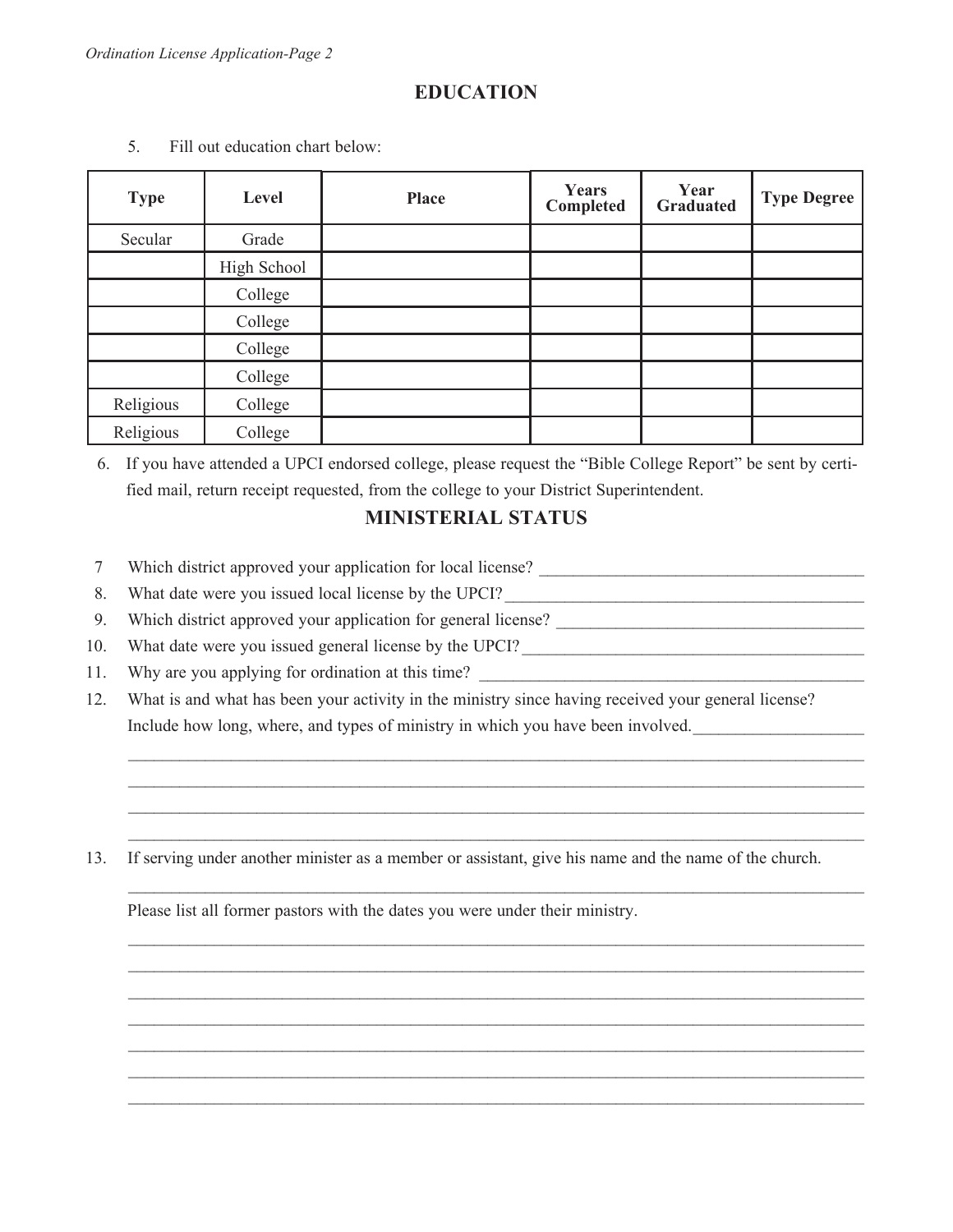| ,我们也不会有什么。""我们的人,我们也不会有什么?""我们的人,我们也不会有什么?""我们的人,我们也不会有什么?""我们的人,我们也不会有什么?""我们的人<br>Yes<br>Have you held license with the UPCI previously, but are not currently licensed?<br>If so, with whom?<br>Review the extent of your personal soulwinning, including the number of home Bible |  |                                                                                                                                                                                        |  |  |  |  |  |
|---------------------------------------------------------------------------------------------------------------------------------------------------------------------------------------------------------------------------------------------------------------------------------------|--|----------------------------------------------------------------------------------------------------------------------------------------------------------------------------------------|--|--|--|--|--|
|                                                                                                                                                                                                                                                                                       |  |                                                                                                                                                                                        |  |  |  |  |  |
|                                                                                                                                                                                                                                                                                       |  |                                                                                                                                                                                        |  |  |  |  |  |
|                                                                                                                                                                                                                                                                                       |  | Have you met the educational requirements, read the UPCI Manual (including the Judicial<br>Procedure and the General Board Position Papers) and read the Bible through since receiving |  |  |  |  |  |
|                                                                                                                                                                                                                                                                                       |  |                                                                                                                                                                                        |  |  |  |  |  |
| If so, with whom? $\qquad \qquad$ When?<br>studies you have conducted and the results of those efforts.                                                                                                                                                                               |  |                                                                                                                                                                                        |  |  |  |  |  |
|                                                                                                                                                                                                                                                                                       |  |                                                                                                                                                                                        |  |  |  |  |  |
|                                                                                                                                                                                                                                                                                       |  | Are you willing to discontinue your license or credentials with said body                                                                                                              |  |  |  |  |  |
|                                                                                                                                                                                                                                                                                       |  |                                                                                                                                                                                        |  |  |  |  |  |
|                                                                                                                                                                                                                                                                                       |  | If so, explain in detail including what grounds.                                                                                                                                       |  |  |  |  |  |
|                                                                                                                                                                                                                                                                                       |  |                                                                                                                                                                                        |  |  |  |  |  |
|                                                                                                                                                                                                                                                                                       |  |                                                                                                                                                                                        |  |  |  |  |  |
|                                                                                                                                                                                                                                                                                       |  |                                                                                                                                                                                        |  |  |  |  |  |
|                                                                                                                                                                                                                                                                                       |  | If you are involved in secular employment, give the following information:                                                                                                             |  |  |  |  |  |
|                                                                                                                                                                                                                                                                                       |  |                                                                                                                                                                                        |  |  |  |  |  |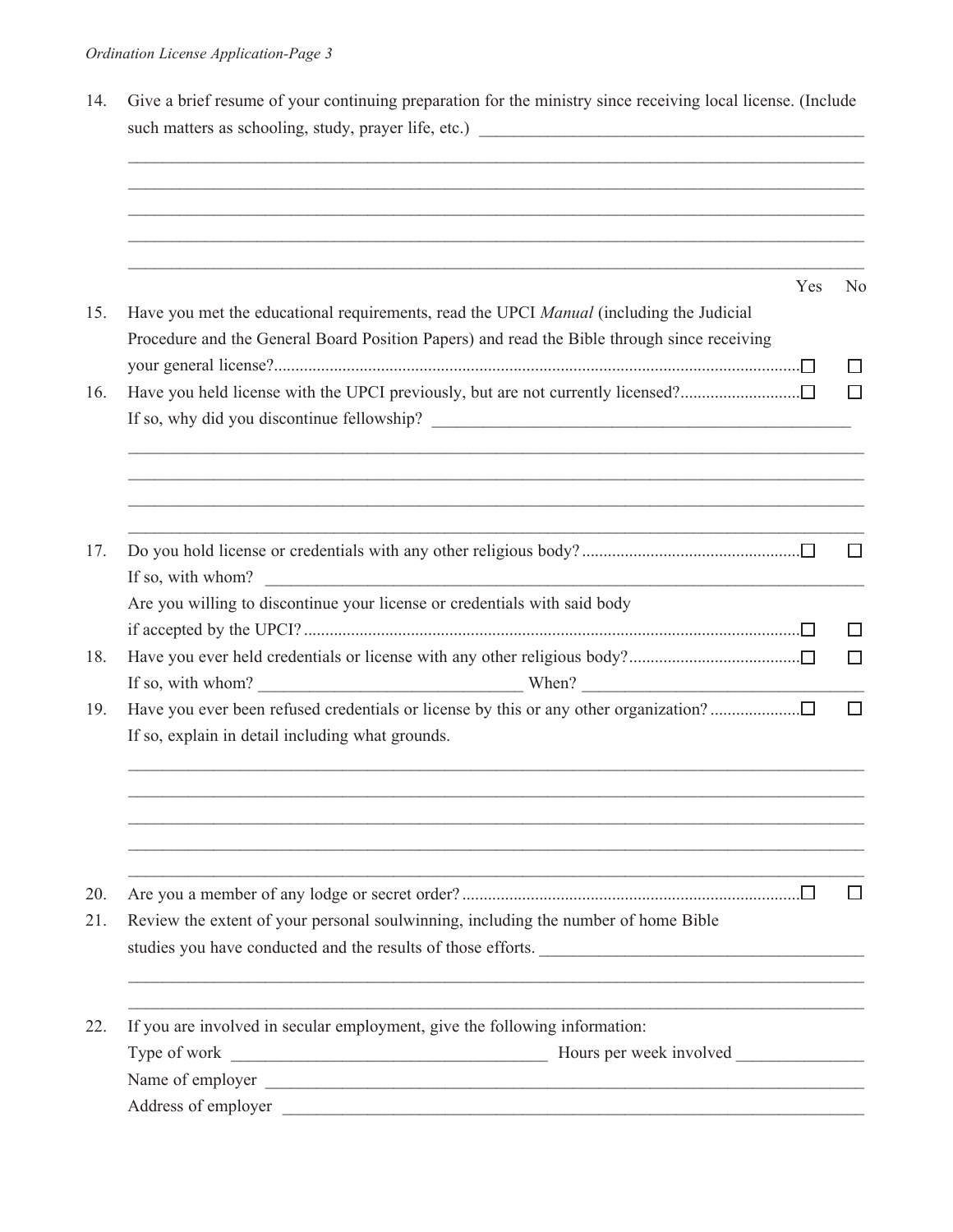# **DOCTRINAL AND OTHER CONVICTIONS**

|     |                                                                                                  | Yes | N <sub>0</sub> |
|-----|--------------------------------------------------------------------------------------------------|-----|----------------|
| 23. | Do you believe in and practice the paying of your tithes into the Lord's work?                   |     | $\Box$         |
| 24. | Do you believe and teach that the church must observe Saturday as the Sabbath?                   |     | $\Box$         |
| 25. | Do you believe in observing the Lord's supper and footwashing both literally and spiritually?    |     | $\Box$         |
| 26. | Do you believe that eternal salvation of men depends upon their repentance, water baptism        |     |                |
|     | in the name of Jesus Christ for the remission of sins, and the infilling of the Holy Ghost with  |     |                |
|     | the initial sign of speaking with other tongues as the Spirit gives utterance, faith in the Lord |     |                |
|     |                                                                                                  |     | $\Box$         |
| 27. | Do you believe and teach that "once saved, always saved," or what is known as the                |     |                |
|     |                                                                                                  |     | $\Box$         |
| 28. |                                                                                                  |     | $\Box$         |
| 29. | Do you believe in, and earnestly look forward to, the soon coming of the Lord Jesus for the      |     |                |
|     |                                                                                                  |     | $\Box$         |
| 30. |                                                                                                  |     | $\Box$         |
| 31. | Do you believe and teach that it is the duty of all saints to show respect toward and to be      |     |                |
|     | obedient to all lawful requirements of civil government that are not contrary to the Word        |     |                |
|     |                                                                                                  |     | $\Box$         |
| 32. | Are you endeavoring to measure up to the scriptural qualifications as given in                   |     |                |
|     |                                                                                                  |     | П              |
| 33. |                                                                                                  |     | $\Box$         |
| 34. | Do you use all media in accordance with Article VII, Section 7, paragraph 1(c) of the            |     |                |
|     |                                                                                                  |     | $\Box$         |
| 35. | Do you believe and teach the divine or heavenly flesh of Jesus Christ doctrine, (defined as      |     |                |
|     | that the flesh of Jesus Christ had no biological or genetic relationship to other human beings)? |     | $\Box$         |
| 36. | Do you believe and teach the doctrine of preterism—that the coming of the Lord was fulfilled     |     |                |
|     | in the first century and that most, if not all, of the prophecies of the coming of the Lord      |     |                |
|     | addressed judgment upon the Jews, culminating in the destruction of Jerusalem in A.D. 70?        |     | П              |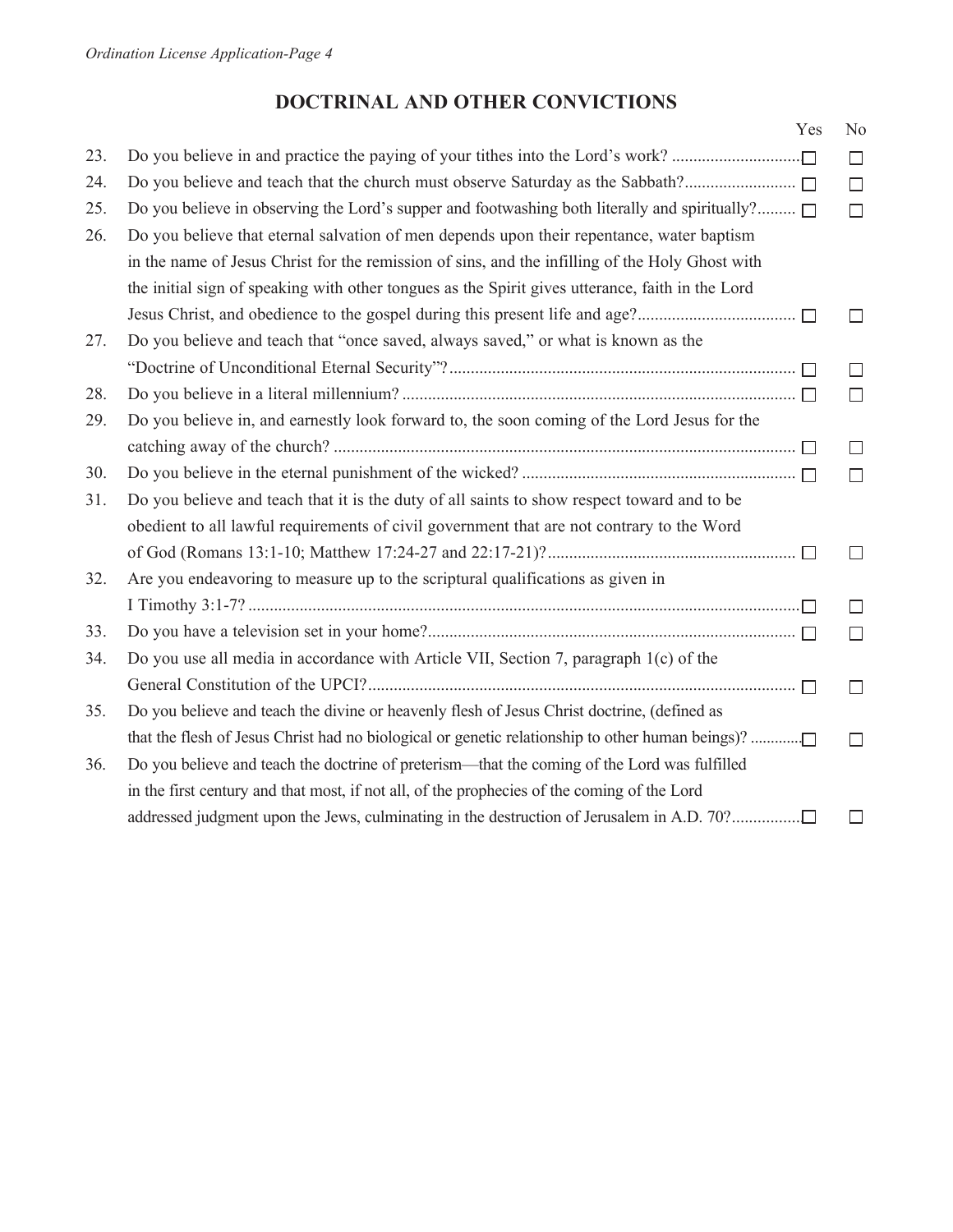# FINANCIAL AND LEGAL STATUS

|                                                                                                                                                                     | <b>Yes</b> | N <sub>0</sub> |
|---------------------------------------------------------------------------------------------------------------------------------------------------------------------|------------|----------------|
|                                                                                                                                                                     |            | $\Box$         |
|                                                                                                                                                                     |            |                |
|                                                                                                                                                                     | Yes        | N <sub>0</sub> |
| Have you ever been convicted of or pleaded guilty to child abuse or a crime involving<br>actual or attempted sexual molestation of a minor? If yes, please explain. |            |                |
|                                                                                                                                                                     |            | $\Box$         |
|                                                                                                                                                                     |            |                |
| Have you ever been convicted of or pleaded guilty to a crime other than traffic violations?                                                                         |            |                |
|                                                                                                                                                                     |            | $\perp$        |
|                                                                                                                                                                     |            |                |
|                                                                                                                                                                     |            |                |
| Do you consent to an investigation of your financial stewardship if deemed necessary                                                                                |            |                |
|                                                                                                                                                                     |            | $\perp$        |
|                                                                                                                                                                     |            | $\Box$         |
|                                                                                                                                                                     |            | $\mathsf{L}$   |
|                                                                                                                                                                     |            | $\Box$         |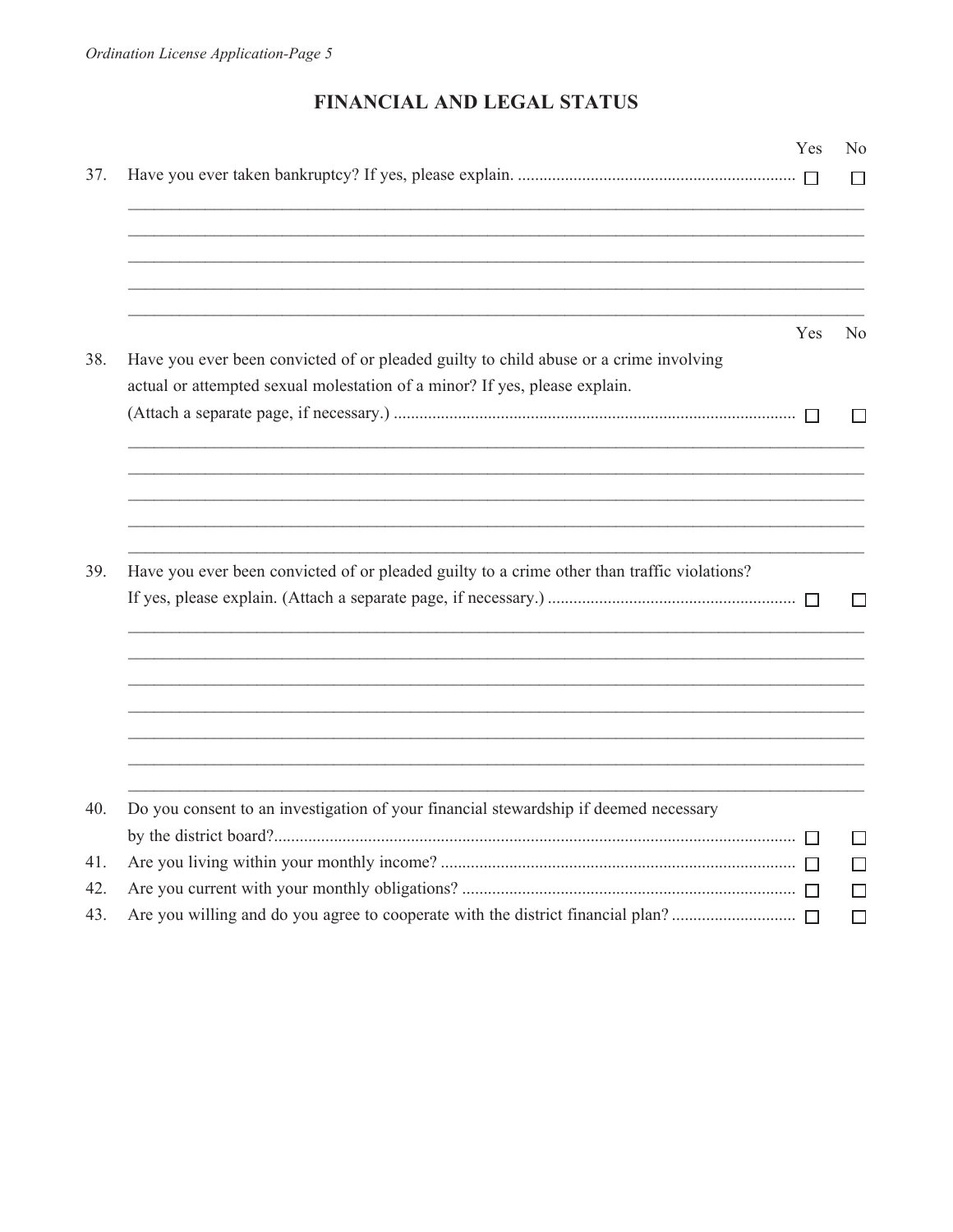#### **COMMITMENT**

|     |                                                                                        | Yes | No |
|-----|----------------------------------------------------------------------------------------|-----|----|
| 44. |                                                                                        |     |    |
| 45. | Will you continue to recognize our pastors and ministers in their field of labor,      |     |    |
|     |                                                                                        |     |    |
| 46. |                                                                                        |     |    |
| 47. | Will you continue to refrain from speaking evil, critical, and contentious words about |     |    |
|     | anyone in our fellowship? Will you work in peace and harmony with all ministers and    |     |    |
|     |                                                                                        |     |    |
| 48. | Will you continue to refrain from contending for your personal views to the disunity   |     |    |
|     |                                                                                        |     |    |
|     |                                                                                        |     |    |

#### *This section only for those who have never held license with the UPCI*

### **PERSONAL SPIRITUAL EXPERIENCE**

Yes No

| Have you been baptized in water by immersion in the name of Jesus Christ for the<br>49. |  |  |                                                                                              |  |
|-----------------------------------------------------------------------------------------|--|--|----------------------------------------------------------------------------------------------|--|
|                                                                                         |  |  |                                                                                              |  |
| 50.                                                                                     |  |  | Do you believe that speaking with other tongues as the Spirit gives utterance is the initial |  |
|                                                                                         |  |  |                                                                                              |  |
| 51.                                                                                     |  |  |                                                                                              |  |
|                                                                                         |  |  |                                                                                              |  |
|                                                                                         |  |  |                                                                                              |  |

## **CONFIDENTIALITY STATEMENT**

The confidentiality of statements about ministers or ministerial applicants must be held in sacred trust by district superintendents and members of district boards. Violations of this trust could result in disciplinary action or civil liabilities. However, it is equally important that district superintendents communicate relevant information about ministers to other district officials and local church officials who have a need to know. Examples of such communication are ministers transferring to other districts and information concerning a minister who is a candidate to pastor a church. Failure to disclose information may result in legal responsibility. If a ministerial applicant is not approved for license, the district board may, upon his request, disclose to him the nature of the information it has obtained about him, but not the sources.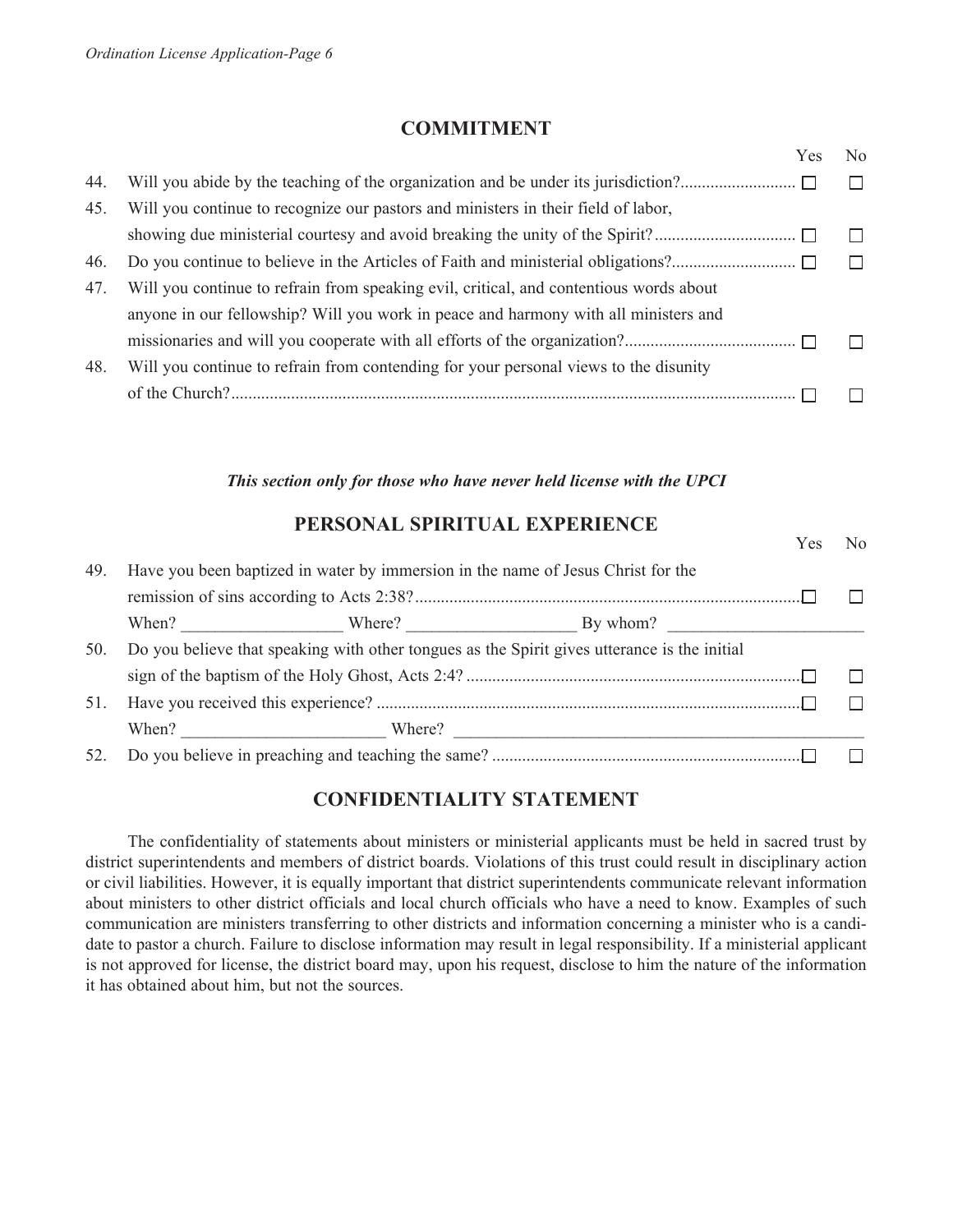# **LIMITED DISCLOSURE AGREEMENT**

I, the consideration of my receiving ministerial credentials from the United Pentecostal Church International do hereby authorize the district superintendent or his designee in his sole discretion to release to any general official, district official, or local church official who has a need to know any information concerning my conduct and cooperation in the organization. Information may be released on the initiative of the district superintendent or in response to an inquiry. I also hereby release the above officials from any and all liability for damages of whatever kind or nature which may at any time result to me on account of their disclosure of information authorized by this agreement.

I expressly agree that this release is intended to be as broad and inclusive as permitted by law and that if any portion is held to be invalid, I agree that the balance shall, notwithstanding, continue in full legal force and effect. This release contains the entire agreement between the parties hereto, and the terms of this release are contractual and not a mere recital.

I further agree that this limited disclosure agreement shall remain in legal force and effect as long as I remain a member of the United Pentecostal Church International.

I further state that I have carefully read the foregoing release and know the contents thereof and I sign this release as my own free act. This is a legally binding agreement which I have read and understand.

Date Signature of Applicant

### **STATEMENT**

\_\_\_\_\_\_\_\_\_\_\_\_\_\_\_\_\_\_\_\_\_\_\_\_\_\_\_\_ \_\_\_\_\_\_\_\_\_\_\_\_\_\_\_\_\_\_\_\_\_\_\_\_\_\_\_\_\_\_\_\_\_\_\_\_\_\_\_\_\_\_\_\_\_\_\_

The information contained in this application is correct to the best of my knowledge. I understand and agree that the district board may conduct a background check relative to the questions in this application to determine my character and fitness for the ministry. I agree not to seek damages from any person, church, or organization on account of compliance with this agreement and authorization.

I understand that any information provided to the district board will remain confidential, and I therefore waive any right that I may have to examine this confidential information. Moreover, if the district board deems it necessary, I authorize a credit check and/or criminal record check.

In consideration of the receipt and evaluation of this application, I agree to this background check as stated above by my signature on this application.

| SIGNATURE OF APPLICANT |  | Date. |
|------------------------|--|-------|
|------------------------|--|-------|

Signature of Pastor or Other Ordained Minister

Affiliated with the United Pentecostal Church International

 $\Box$  Date  $\Box$